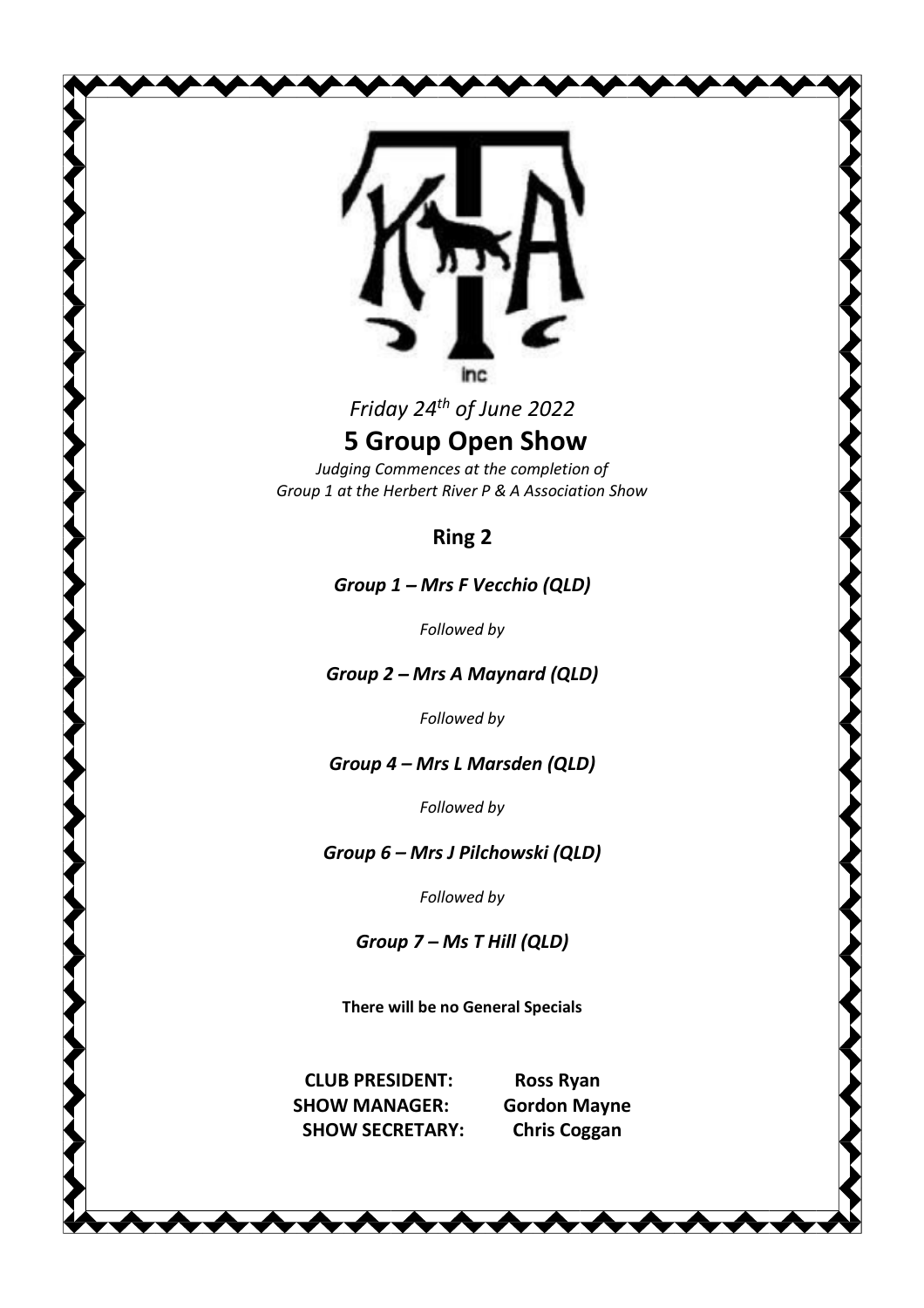## **Fiona Vecchio**

Our Trainee Judges

I was introduced to the dog world in 1995 after purchasing a Labrador Retriever with my Husband, who then dragged me along to a dog show after being told by the Breeder that our pup was "meant for the ring". It wasn't long before we had a second Labrador and a regular dog show weekend routine. In 2001, my first Bichon Frise arrived from world reknown Tejada Bichons and there began my love of the Bichon breeds resulting in the introduction of another bichon variety, the Havanese into our home in 2007.

Over the years we have owned / exhibited and bred champions under our Mollabru Prefix while still maintaining a very close mentorship with Tejada. We are most proud of the fact that our very own home bred girl, "Mollabru It's All About Me" was the first (and only at this time) Bichon Frise Bitch in Australia to obtain her Supreme Championship.

Throughout my numerous years in the dog world, I have lived with and exhibited breeds in the ring other than my own including Standard Poodles, Beagles, Cairn Terriers and more recently an Afghan Hound. I have been active on various committees with All Breeds Clubs and also the DOTY Sub Committee for a time. I am an Accredited Show Manager, Steward and Writer and after many of Husband nagging, am now finally a part of the Confirmation Judges Training Scheme.



am very much looking forward to judging the Toy Group today and would like to thank both the exhibitors and the Townsville Kennel Association for the opportunity.

#### **Amanda Maynard**

I am a third generation dog show exhibitor, my first appearance was when Mum was pregnant with my twin and I. This hobby is a large part of my life and I'm not sure what other families do, and how they organise family events without checking show dates for the year.

My family started with Australian Cattle Dogs and I then moved onto Bull Terriers when I met my husband, Adam as he



was forbidden by my mother from purchasing a cross bred dog. It was when I was a showing his Bull Terrier, Chaos, that the terrier group captured my heart and from there I have been lucky enough to be owned by Kagan, our JRT who was only meant to stay for three weeks, but is now my soul mate, and Juju the famous Scottish Terrier from Shortblak. I am also very privileged to campaign Dalmations for Winterfalls for many years.

During the Covid lockdown I entered the judges training scheme and despite the anxiety and pressure, I genuinely love the learning and listening to breed experts share their knowledge. To be able to judge terriers today in NQ is an honour and one I don not take lightly. I am a very proud NQ'er and love the show life we have up here. Thank you massively for your entry today, every dog in the ring assists with education for each trainee and we thank you for your time.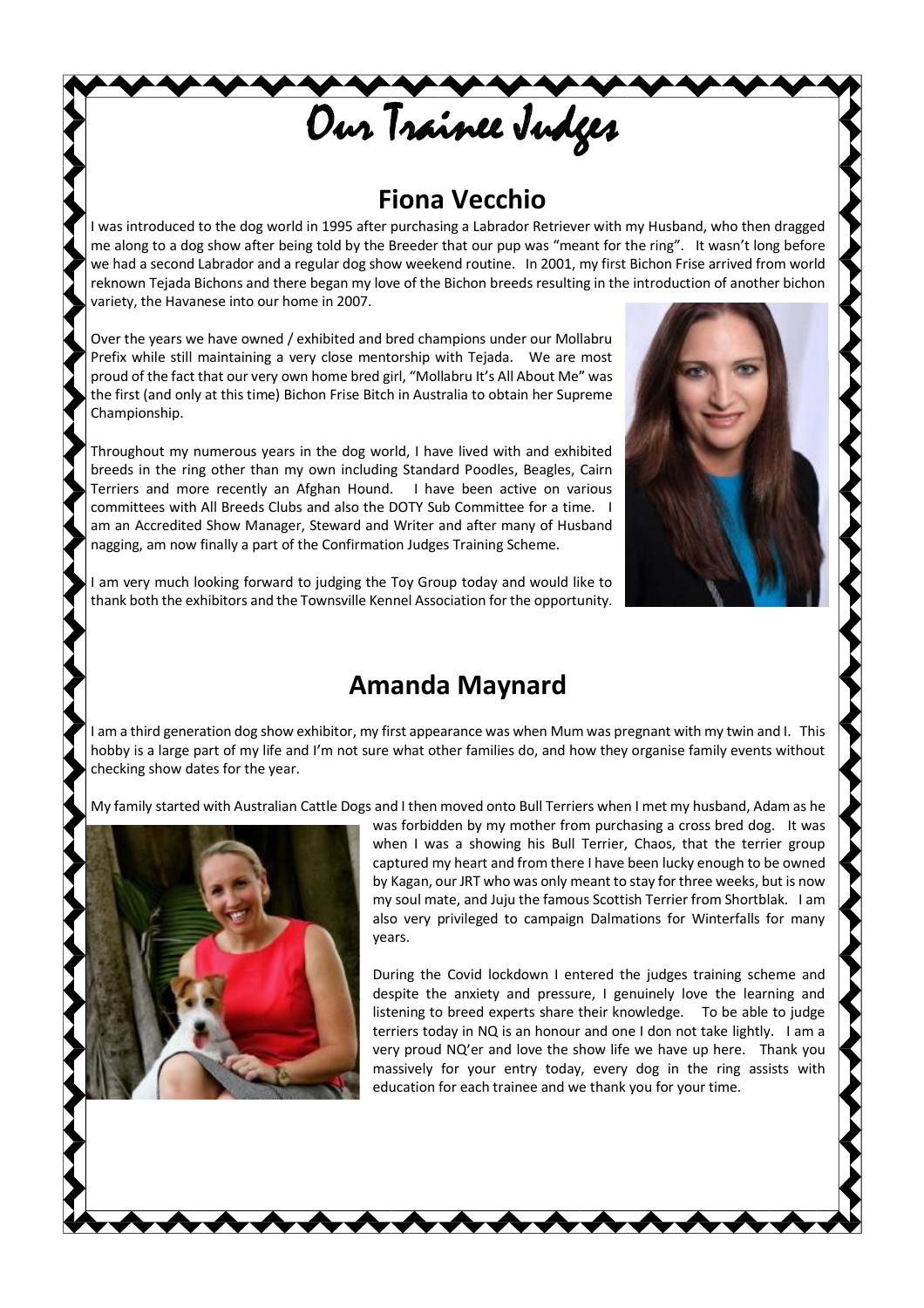Firstly, I must say what an honour it is to be asked to judge today and I thank the exhibitors for entering your dogs for me.

I discovered Basenjis in 1981 and joined the Dog World. I have been breeding Basenjis since 1984 under the Lomar prefix and have bred over 45 champions. I have won many Best in Show awards, both at Speciality and All Breeds shows throughout Australia. Over the 41 years since the beginning, I have never stopped learning and striving to do the best for my breed.

I am privileged to hold Life Membership in Dogs Queensland and the Townsville Kennel Association and have been an active member of many clubs throughout the years. In the past I had always concentrated on the administration side of showing - stewarding, show manager, show secretary and Treasurer, and so have come late to the 'judging' side of things. This decision was not taken lightly, and I hope that I can judge 'honestly and to the standard' to ensure that we maintain the highest quality in our hounds.





#### **Justine Pilchowski**

**Louise Marsden** 

I showed my first dog when I was five, my parents bred and showed Afghans and Dachshunds. I have had the privilege of showing many breeds of dogs including by not exclusively - Afghans, Borzoi, Foxhounds, Whippets, All Dachshunds, Bullmastiffs, Miniature Schnauzer, Lhasa Apsos, Shih Tzus and Scottish Terriers.

Over the past thirty plus years I have bred many Champions and Grand Champions under the Jumarnic prefix.

I currently have 3 Groups, Toys, Gundogs and Hounds. I obtained my first Judges Licence (Hounds) in 2001. I am currently undertaking my fourth Group - Utility. I would like to thank the Townsville Kennel Association for this opportunity to judge and the exhibitors for the privilege of judging their dogs as I endeavour to become more accomplished in your breed.

#### **Tanya Hill**

I have been involved in the dog world since the late 1970s. My mum showed an Old English Sheepdog and I was taken to the shows, helping out with the grooming and whatever else a 10 year old could manage. We also had a Labrador at the time which I did obedience training with.

Since the late 1980s we have owned Dobermanns. From 1992, together with my mother, we have been breeding and showing Dobermanns under our 'Darchaltan' prefix. Sound Conformation as well as health and longevity have been the cornerstones of our breeding programme. We have enjoyed success in the conformation ring, obedience, agility, tracking, and Track and Search disciplines.

I am part of the committee for the Charters Towers Kennel Club, currently holding the position of Secretary. I currently hold Group 3, 5 & 6 at Championship level and groups 1,2,4 and 7 at Open level. I enjoy each and every appointment and use them as a learning tool to gain an appreciation for each breed and build on my breed knowledge.

Thank you for the opportunity to judge group 7 dogs today.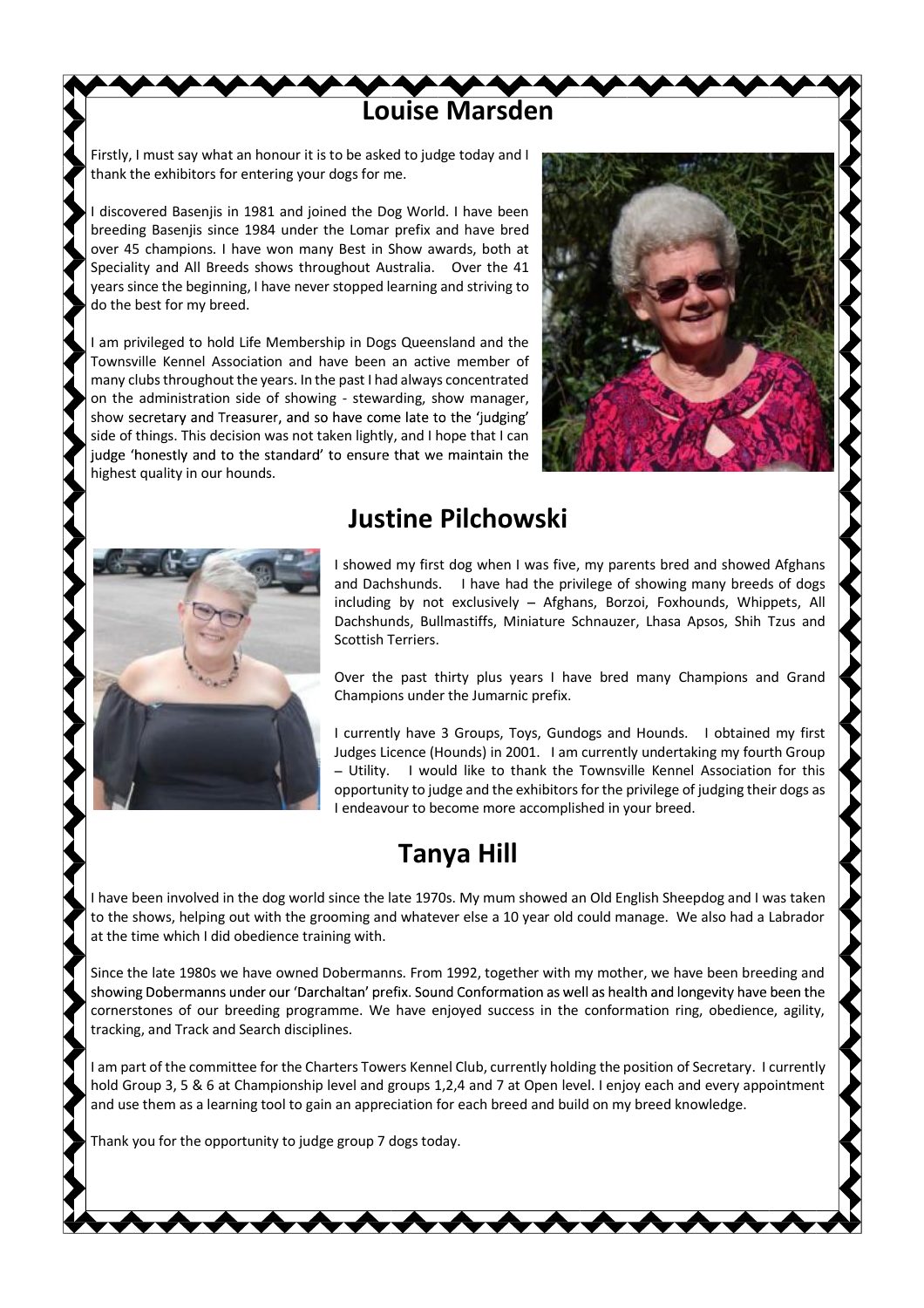| Group 1 - Toy Group           |                                                                                     |                 | Class 11a - Open Bitch<br>Coggan C: CH. PICCINO RIVER OF DREAMS 2100489382 20-11-<br>14 |                                       |      |  |                          |                                                     |                                                         |
|-------------------------------|-------------------------------------------------------------------------------------|-----------------|-----------------------------------------------------------------------------------------|---------------------------------------|------|--|--------------------------|-----------------------------------------------------|---------------------------------------------------------|
| Mrs Fiona Vecchio (QLD)       |                                                                                     |                 | 2017<br>15<br>Grimes D: FOSCHIA VIOLA ROSASERIPHINA 4100330466 18-12-                   |                                       |      |  |                          |                                                     |                                                         |
| <b>Start Time:</b>            |                                                                                     |                 | 2019                                                                                    |                                       |      |  |                          |                                                     |                                                         |
|                               | <b>Bichon Frise</b>                                                                 | 16              | 2019                                                                                    |                                       |      |  |                          |                                                     | Grimes D: FOSCHIA VIOLA DIVA ANGELICA 4100330468 18-12- |
| 1                             | Class 5 - Intermediate Dog<br>Waszkiewicz I: CH. POUDRETTE JABEAU 4100328163 14-09- | 17              |                                                                                         | MASQUE 4100341439 01-09-2020          |      |  |                          | Mulholland / Elliott-Dixon: FUNHUND RIDIKS MAGICAL  |                                                         |
|                               | 2019                                                                                |                 |                                                                                         | Best ___________                      |      |  | R/Up                     |                                                     |                                                         |
| Best                          |                                                                                     |                 |                                                                                         | <b>Best</b>                           |      |  | R/Up                     |                                                     |                                                         |
| $\overline{2}$                | Class 4a - Junior Bitch<br>Waszkiewicz I: CH EASTVALANNA LADY SHAKIRA 4100354421    |                 |                                                                                         | Class 18 - Neuter Dog                 |      |  |                          |                                                     |                                                         |
|                               | 17-05-2021                                                                          | 18              |                                                                                         | 4100207735 03-05-2016                 |      |  |                          | Coggan C: NEUT CH. FURPERSON RUMPLESTILSKIN         |                                                         |
|                               | Best __________                                                                     |                 |                                                                                         |                                       |      |  | R/Up                     |                                                     |                                                         |
|                               | Best R/Up R/Up                                                                      |                 |                                                                                         |                                       |      |  | Pomeranian               |                                                     |                                                         |
|                               | <b>Cavalier King Charles Spaniel</b>                                                |                 |                                                                                         | Class 1a - Baby Puppy Bitch           |      |  |                          |                                                     |                                                         |
|                               | Class 4 - Junior Dog                                                                | 19              |                                                                                         |                                       |      |  |                          |                                                     | Meintjes / Thomas: TINYTOTS GUNS N ROSES 2100583095 05- |
| 3                             | Munro K & M: CHEVALOVE TOBERLORNE 2100560783 09-03-<br>2021                         |                 | 03-2022                                                                                 |                                       |      |  |                          |                                                     |                                                         |
| Best                          |                                                                                     |                 |                                                                                         |                                       |      |  | Pug                      |                                                     |                                                         |
|                               | Class 5a - Intermediate Bitch                                                       |                 |                                                                                         | Class 4 - Junior Dog                  |      |  |                          |                                                     | Payne J: AUST CH HOOMEE WORTH THE WAIT 2100559138 08-   |
| $\overline{\mathbf{4}}$       | Munro / Keedle: CHEVALOVE THREE TIMES A LADY<br>2100552666 10-11-2020               | 20              | 02-2021                                                                                 |                                       |      |  |                          |                                                     |                                                         |
|                               | Best ___________                                                                    |                 | <b>Best</b>                                                                             |                                       |      |  |                          |                                                     |                                                         |
|                               | R/Up<br><b>Best Best</b>                                                            | 21              |                                                                                         | Class 11a - Open Bitch                |      |  |                          | Payne J: HOOMEE HIDE AND SEEK 2100559435 09-02-2021 |                                                         |
|                               |                                                                                     |                 |                                                                                         |                                       |      |  |                          |                                                     |                                                         |
|                               | Havanese                                                                            |                 |                                                                                         | Best ___________                      |      |  |                          |                                                     |                                                         |
| 5                             | Class 11 - Open Dog<br>Henderson A: CH KARAJULE JASPER MAGIC 4100329820 09-         |                 |                                                                                         | Best ___________                      |      |  | R/Up                     |                                                     |                                                         |
|                               | 11-2019                                                                             |                 |                                                                                         | Class 18a - Neuter Bitch              |      |  |                          |                                                     |                                                         |
| Best                          |                                                                                     | 22              |                                                                                         | 4100291867 18-05-2017                 |      |  |                          | J Payne: CH NEUT AUST CH LERILLA CLASS IN CLOVER    |                                                         |
|                               | Class 5a - Intermediate Bitch                                                       |                 |                                                                                         |                                       |      |  |                          |                                                     |                                                         |
| 6                             | Henderson A: KARAJULE SWEET OREO 4100329745 06-11-<br>2019                          |                 |                                                                                         |                                       |      |  |                          |                                                     |                                                         |
|                               |                                                                                     |                 |                                                                                         |                                       |      |  | <b>Yorkshire Terrier</b> |                                                     |                                                         |
| 7                             | Class 11a - Open Bitch<br>Henderson A: KARAJULE SWEET TOFFEE 4100329744 06-11-      |                 |                                                                                         | <u> Class 5a - Intermediate Bitch</u> |      |  |                          |                                                     |                                                         |
|                               | 2019                                                                                | 23              |                                                                                         | 5100122311 27-11-2020                 |      |  |                          | Lloyd L: COURTAMAR BRIGHT SPIRIT AT VONNEFAE        |                                                         |
|                               |                                                                                     | Best            |                                                                                         | $\overline{\phantom{a}}$              |      |  |                          |                                                     |                                                         |
|                               | R/Up<br><b>Best Best</b>                                                            |                 |                                                                                         |                                       |      |  |                          |                                                     |                                                         |
|                               | <b>Italian Greyhound</b>                                                            |                 |                                                                                         |                                       |      |  | Group 1 - Specials       |                                                     |                                                         |
|                               | Class 1 - Baby Puppy Dog                                                            | Best            |                                                                                         |                                       | Sash |  | R/Up                     |                                                     | Sash                                                    |
| 8                             | Letzer G: GALIG MAN OF MY DREAMS 4100366422 30-12-<br>2021                          |                 |                                                                                         |                                       |      |  |                          |                                                     |                                                         |
|                               | Class 3 - Puppy Dog                                                                 | Baby            |                                                                                         |                                       | Sash |  | Inter                    |                                                     | Sash                                                    |
| 9                             | Grimes D: KOSMOS BLACK TIE AFFAIR 8010007440 14-12-                                 | Puppy<br>Junior |                                                                                         |                                       | Sash |  | Open                     |                                                     | Sash                                                    |
|                               | 2021                                                                                |                 |                                                                                         |                                       | Sash |  |                          |                                                     |                                                         |
|                               | Class 5 - Intermediate Dog                                                          |                 |                                                                                         |                                       |      |  | <b>Neuter</b>            |                                                     |                                                         |
| 10                            | Coggan C: CH. PICCINO BRAVEHEART 2100531454 18-11-2019                              | <b>Best</b>     |                                                                                         |                                       | Sash |  | R/Up                     |                                                     | Sash                                                    |
|                               | <b>Best Best</b><br>R/Up                                                            |                 |                                                                                         |                                       |      |  |                          |                                                     |                                                         |
|                               | Class 1a - Baby Puppy Bitch                                                         | Finish          |                                                                                         |                                       |      |  | Absent                   |                                                     |                                                         |
| 11                            | Grimes D: GALIG BLONDE BOMBSHELL 4100366421 30-12-<br>2021                          |                 |                                                                                         |                                       |      |  |                          |                                                     |                                                         |
| 12                            | Grimes D: GALIG MIDNIGHT CHESA DE MEDICI 4100368263<br>27-02-2022                   |                 |                                                                                         |                                       |      |  |                          |                                                     |                                                         |
| Class 5a - Intermediate Bitch |                                                                                     |                 |                                                                                         |                                       |      |  |                          |                                                     |                                                         |
|                               | O(111A) I(01A) I(11A)                                                               |                 |                                                                                         |                                       |      |  |                          |                                                     |                                                         |

13 Scullen K: **FOSCHIA VIOLA LILLA PORTIA** 4100341596 26-08- 2020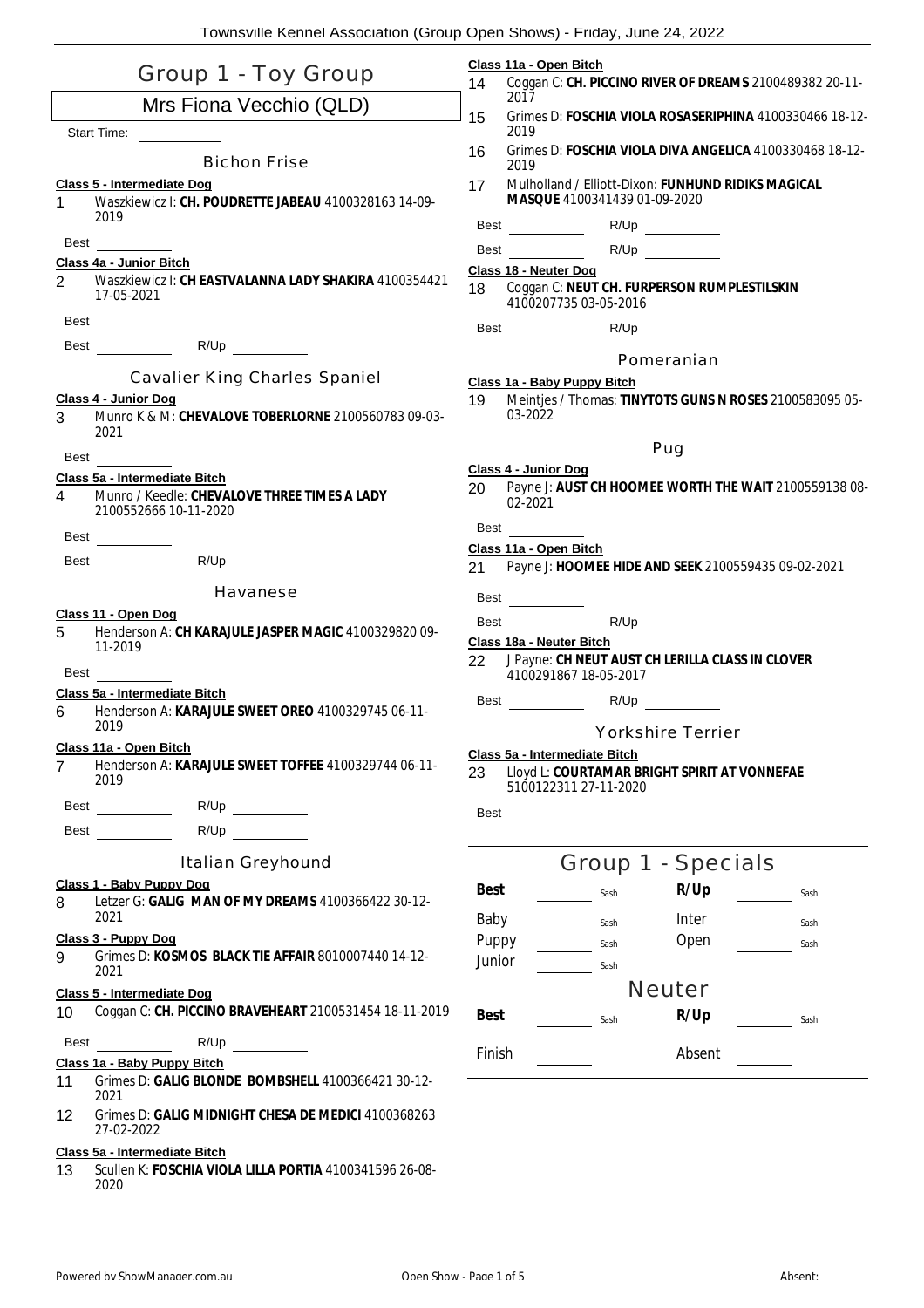| <b>Group 2 - Terrier Group</b>                                                                                            | Group 2 - Specials                                                                                        |
|---------------------------------------------------------------------------------------------------------------------------|-----------------------------------------------------------------------------------------------------------|
| Mrs Amanda Maynard (QLD)                                                                                                  | R/Up<br><b>Best</b><br>Sash<br>Sash                                                                       |
| Start Time:                                                                                                               | Puppy<br>Inter<br>Sash<br>Sash                                                                            |
| <b>American Staffordshire Terrier</b>                                                                                     | Junior<br>Open<br>Sash<br>Sash                                                                            |
| Class 3 - Puppy Dog                                                                                                       | <b>Neuter</b>                                                                                             |
| Clarke M: RAVINBOUTYA HALO OFDARK MATTER (AI)<br>24<br>4100357036 03-07-2021                                              | R/Up<br>Best<br>Sash<br>Sash                                                                              |
| Class 11 - Open Dog<br>Keedle N: AUST CH NIKAR THIS DEED ROCS (AI) 2100477459<br>25<br>27-06-2017                         | Finish<br>Absent                                                                                          |
| R/Up<br>Best<br>Class 11a - Open Bitch                                                                                    | Group 4 - Hound Group                                                                                     |
| Boucher M: CH RAVINBOUTYA MARLYNS MAYHEM<br>26<br>8010006601 24-03-2018                                                   | Mrs Louise Marsden (QLD)                                                                                  |
| Best                                                                                                                      | Start Time:                                                                                               |
| Best R/Up                                                                                                                 | Afghan Hound                                                                                              |
| <b>Bull Terrier (Miniature)</b><br>Class 5a - Intermediate Bitch<br>Barnwell / Hellsten: KAHMINS DOUBLE BRIGHT 3100420518 | Class 1 - Baby Puppy Dog<br>Heritage M: SETTERUP MUTTERING N MUMBLING (AI)<br>35<br>2100580973 30-01-2022 |
| 27<br>15-11-2020                                                                                                          | <b>Basset Hound</b>                                                                                       |
| Best                                                                                                                      | Class 18a - Neuter Bitch                                                                                  |
| <b>Scottish Terrier</b>                                                                                                   | Dowell / Vandenberg: CH DOWJAC ELLO POPPET 2100384905<br>36<br>04-06-2013                                 |
| Class 3 - Puppy Dog<br>James P: HARGERT ANGUS 3100440386 14-09-2021<br>28                                                 | Best<br>Dachshund Miniature (Smooth Haired)                                                               |
| Best                                                                                                                      | Class 11 - Open Dog                                                                                       |
| Class 4a - Junior Bitch<br>James P & P: SEAQUINCE COCO CHANEL 2100562107 20-04-<br>29                                     | Yardley M: CH ALMARJO OLIVER TWIST 4100299494 06-12-<br>37<br>2017                                        |
| 2021                                                                                                                      | Best _________                                                                                            |
| Best                                                                                                                      | <b>Rhodesian Ridgeback</b>                                                                                |
| R/Up<br>Best                                                                                                              | Class 11 - Open Dog                                                                                       |
| <b>Staffordshire Bull Terrier</b>                                                                                         | 38 Taylor S: CH USAKOSE DONT MIND IF I DO 4100302211 23-01-                                               |
| Class 11 - Open Dog<br>Albrecht D: CH SADDLESTAFF LUCKY PHIL 4100330454 23-11-<br>30<br>2019                              | 2018<br>Best<br>Class 4a - Junior Bitch                                                                   |
| Best                                                                                                                      | 39<br>Dagan / Goldberg: JOMEJA CATS PAJAMAS (AI) 4100353351                                               |
| Class 5a - Intermediate Bitch<br>Albrecht D: CH SADDLESTAFF SHORT STORY 410034654205-<br>31                               | 04-04-2021                                                                                                |
| 12-2020                                                                                                                   | Best                                                                                                      |
| Class 11a - Open Bitch                                                                                                    | R/Up<br>Best ________                                                                                     |
| Albrecht D: CH SADDLESTAFF BLACK BETTY 4100289240 10-03-<br>32<br>2017                                                    | <b>Group 4 - Specials</b>                                                                                 |
| R/Up<br>Best ______________                                                                                               | R/Up<br><b>Best</b><br>Sash<br>Sash                                                                       |
| <b>Best Best</b><br>R/Up                                                                                                  |                                                                                                           |
| Class 18 - Neuter Dog                                                                                                     | Baby<br>Open<br>Sash<br>Sash<br>Junior                                                                    |
| Ryan R & E: CH. NEUT. CH. SLAVESTAFF HEZA CHARMER<br>33<br>4100282117 03-11-2016                                          | Sash<br><b>Neuter</b>                                                                                     |
| Best                                                                                                                      | R/Up<br>Best                                                                                              |
| Class 18a - Neuter Bitch                                                                                                  | Sash<br>Sash                                                                                              |
| Ryan R & E: CH. SEZANUFF THE DEVILS TEARDROP 4100292983<br>34<br>09-06-2017                                               | <b>Finish</b><br>Absent                                                                                   |
| Best                                                                                                                      |                                                                                                           |
| R/Up<br>Best                                                                                                              |                                                                                                           |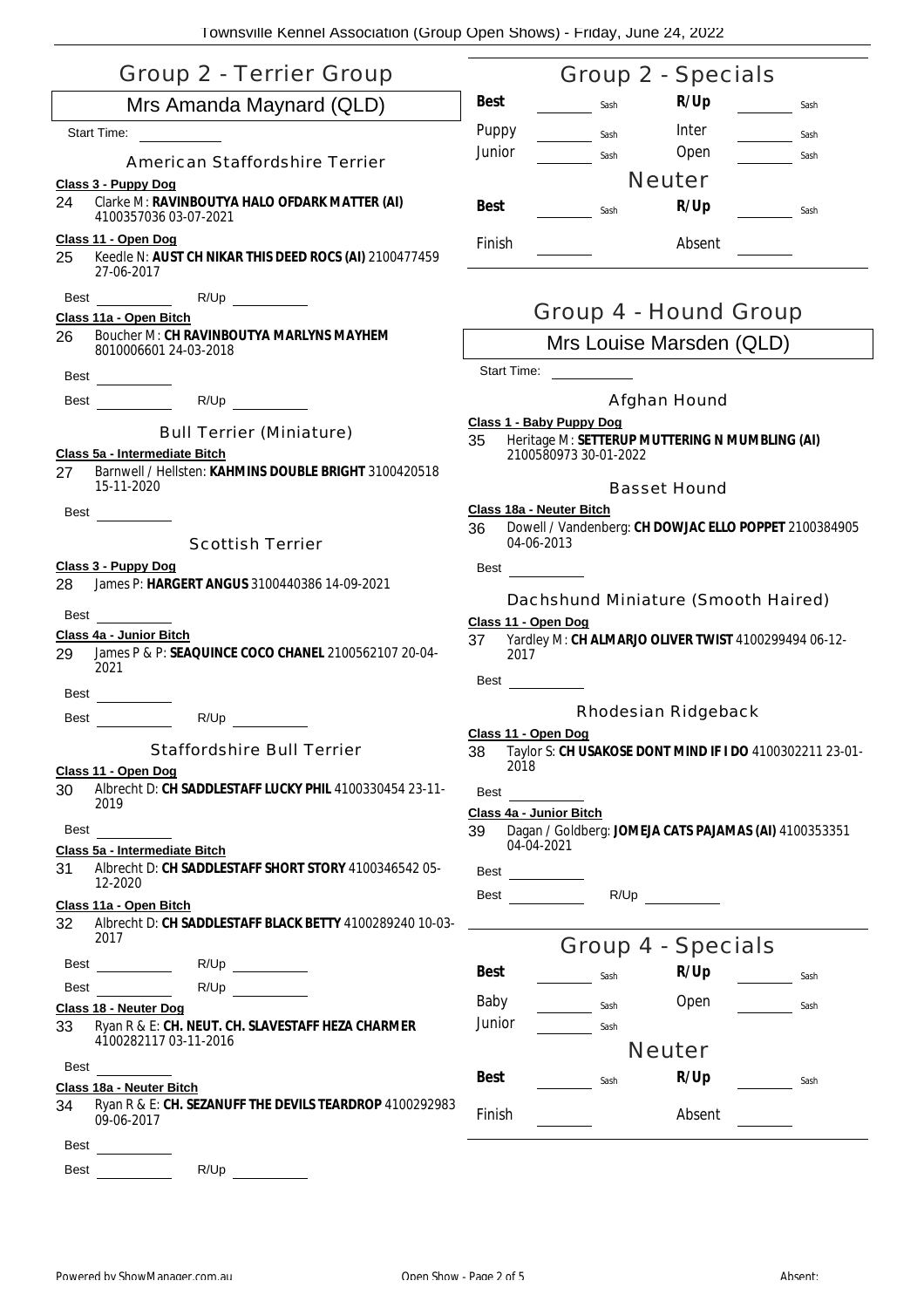| Group 6 - Utility Group                                                                                     | Group 6 - Specials                                                                                                     |
|-------------------------------------------------------------------------------------------------------------|------------------------------------------------------------------------------------------------------------------------|
| Mrs Justine Pilchowski (QLD)                                                                                | R/Up<br><b>Best</b><br>Sash<br>Sash                                                                                    |
| Start Time:                                                                                                 | Baby<br>Inter<br>Sash<br>Sash                                                                                          |
| Boxer                                                                                                       | Junior<br>Open<br>Sash<br>Sash                                                                                         |
| Class 4a - Junior Bitch                                                                                     | <b>Finish</b><br>Absent                                                                                                |
| 40<br>Mahoney A: JAKSAMLEE FLOWER OF ZAH RA 4100350067 24-<br>01-2021                                       |                                                                                                                        |
| Best                                                                                                        |                                                                                                                        |
| Dobermann                                                                                                   | <b>General Specials</b>                                                                                                |
| Class 11 - Open Dog                                                                                         |                                                                                                                        |
| HIII T: WALAMARA GLOWING EMBERS 3100398875 17-09-<br>41<br>2019                                             | Start Time:<br><b>British Bulldog</b>                                                                                  |
| Best                                                                                                        | Class 11 - Open Dog                                                                                                    |
| Class 1a - Baby Puppy Bitch<br>Garstone M & R: BRAVADOBE SHOOT FOR THE STARS<br>42<br>6100134152 02-01-2022 | Grimshaw A: CH ESHAD BOBBY 2100450986 08-05-2016<br>50<br>Best                                                         |
| Class 5a - Intermediate Bitch                                                                               | Class 5a - Intermediate Bitch                                                                                          |
| HIII C & T: CH BAKI KAFA PAY IT FORWARD LEMILS (IMP USA)<br>43<br>WS65918702 05-07-2019                     | Ryan, R & E: TENCHENO LADY THEODORA PLUMDUF<br>51<br>4100344744 25-10-2020                                             |
| Class 11a - Open Bitch<br>Bravadobe: CH BRAVADOBE U SNOOZE U LOSE (IMP NZL)<br>44                           | Best                                                                                                                   |
| 02600-2017 20-02-2017                                                                                       | R/Up<br>Best                                                                                                           |
|                                                                                                             | Class 18 - Neuter Dog                                                                                                  |
| R/Up<br>Best                                                                                                | Ryan R & E: TENCHENO LORD MONTY FAT RASCAL<br>52<br>4100344743 25-10-2020                                              |
| <b>Neapolitan Mastiff</b>                                                                                   | <b>Best Best</b><br>R/Up                                                                                               |
| Class 11 - Open Dog<br>Mulholland D: CH CANERUSSARE STIRLING 4100321393 07-05-<br>45<br>2019<br>Best        | Lhasa Apso<br>Class 5a - Intermediate Bitch<br>Brown / King: CH NEOKARMA KITTY GLITTER 2100535522 23-<br>53<br>01-2020 |
| Class 11a - Open Bitch<br>Mulholland D: SUP CH CANERUSSARE SHES A PEARLA                                    | Best                                                                                                                   |
| 46<br>4100311277 26-09-2018                                                                                 |                                                                                                                        |
| Best                                                                                                        | Poodle (Standard)<br>Class 5 - Intermediate Dog                                                                        |
| R/Up<br>Best                                                                                                | Salisbury N: CH TVORIMIR NOW OR NEVER 4100340425 06-08-<br>54<br>2020                                                  |
| Newfoundland                                                                                                | Best                                                                                                                   |
| Class 11a - Open Bitch                                                                                      | Class 3a - Puppy Bitch                                                                                                 |
| Scheeres W: GRAND CHAMPION YESALLAW A BUSHRANGER<br>47<br>SPIRIT (AI) 7100037884 05-01-2017                 | 55<br>Goonetilleke D & S: EVOLUER GLITZ AND GLAM 4100364783<br>03 12 2021                                              |
| Best                                                                                                        | Best                                                                                                                   |
| Portuguese Water Dog                                                                                        | R/Up                                                                                                                   |
| Class 11 - Open Dog                                                                                         | <b>Shih Tzu</b>                                                                                                        |
| Lilley M & S: SUP CH RYZYLVA TICKS MY WISH LIST<br>48<br>4100305793 18-04-2018                              | Class 5 - Intermediate Dog                                                                                             |
| Best<br>$\overline{\phantom{a}}$ . The set of $\overline{\phantom{a}}$                                      | Hawke R: CH TZUTIQUE SETTING SAIL 4100328108 22-10-2019<br>56                                                          |
| St. Bernard                                                                                                 | Best                                                                                                                   |
| Class 4 - Junior Dog                                                                                        | <b>Tibetan Terrier</b>                                                                                                 |
| Mulholland / McKillop Davies: CH SALHIA FIRST KING OF THE<br>49<br>NORTH 4100353932 07-05-2021<br>Best      | Class 11 - Open Dog<br>Neasbey J: CH AYRMANN LORDOV ASGARD 4100316080 01-<br>57<br>01-2019                             |
|                                                                                                             | Best                                                                                                                   |
|                                                                                                             | Class 3a - Puppy Bitch<br>Neasbey J: NAKIVENTURES EBONY AT MIDNITE 10006-2021<br>58<br>22-09-2021                      |

| ٠<br>$\sim$<br>-<br>$\sim$ |  |
|----------------------------|--|
|                            |  |

Best R/Up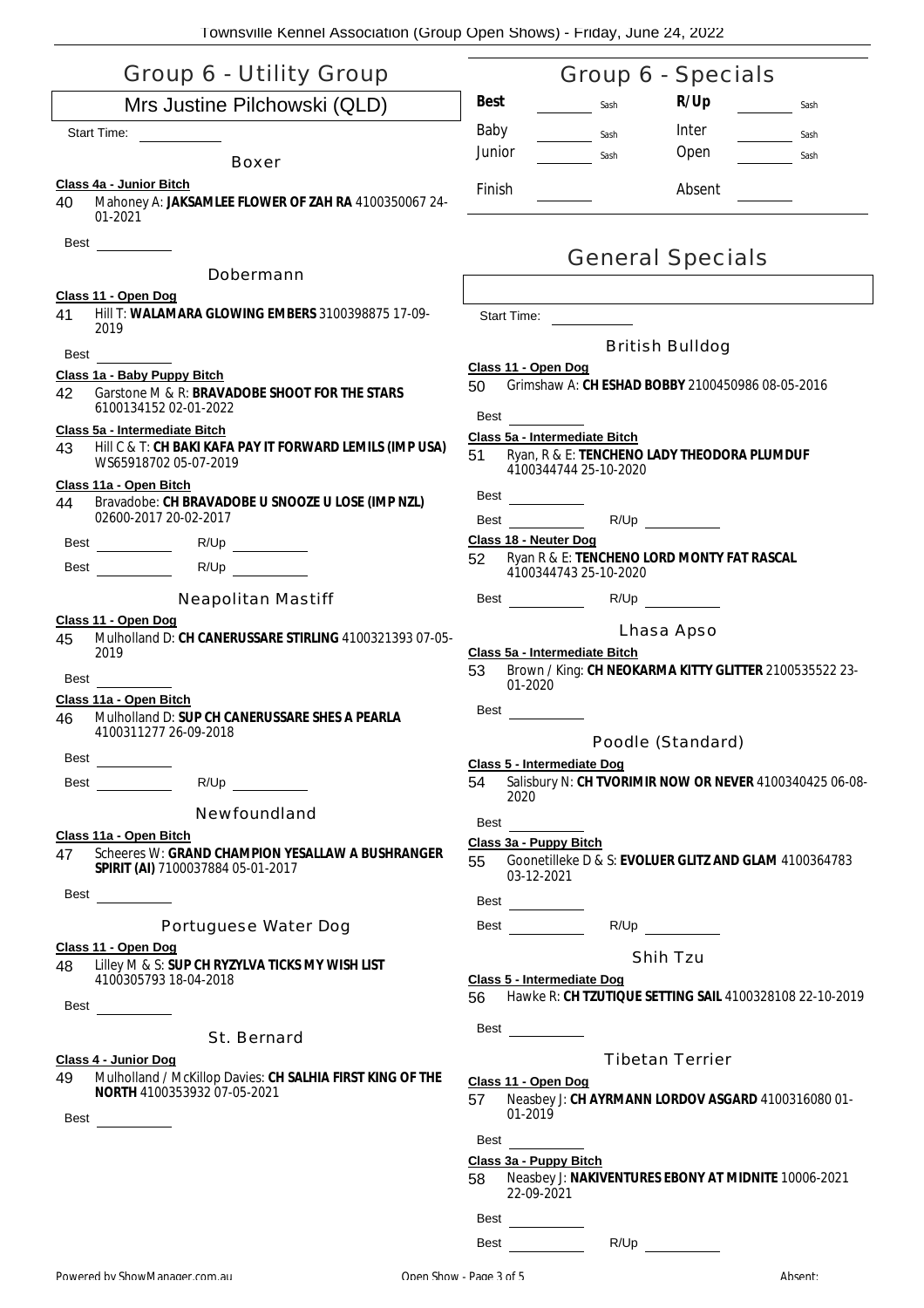| Group 0 - Specials |  |      |        |  |      |  |
|--------------------|--|------|--------|--|------|--|
| Best               |  | Sash | R/Up   |  | Sash |  |
| Puppy              |  | Sash | Open   |  | Sash |  |
| Inter              |  | Sash |        |  |      |  |
| <b>Neuter</b>      |  |      |        |  |      |  |
| <b>Best</b>        |  | Sash | R/Up   |  | Sash |  |
| Finish             |  |      | Absent |  |      |  |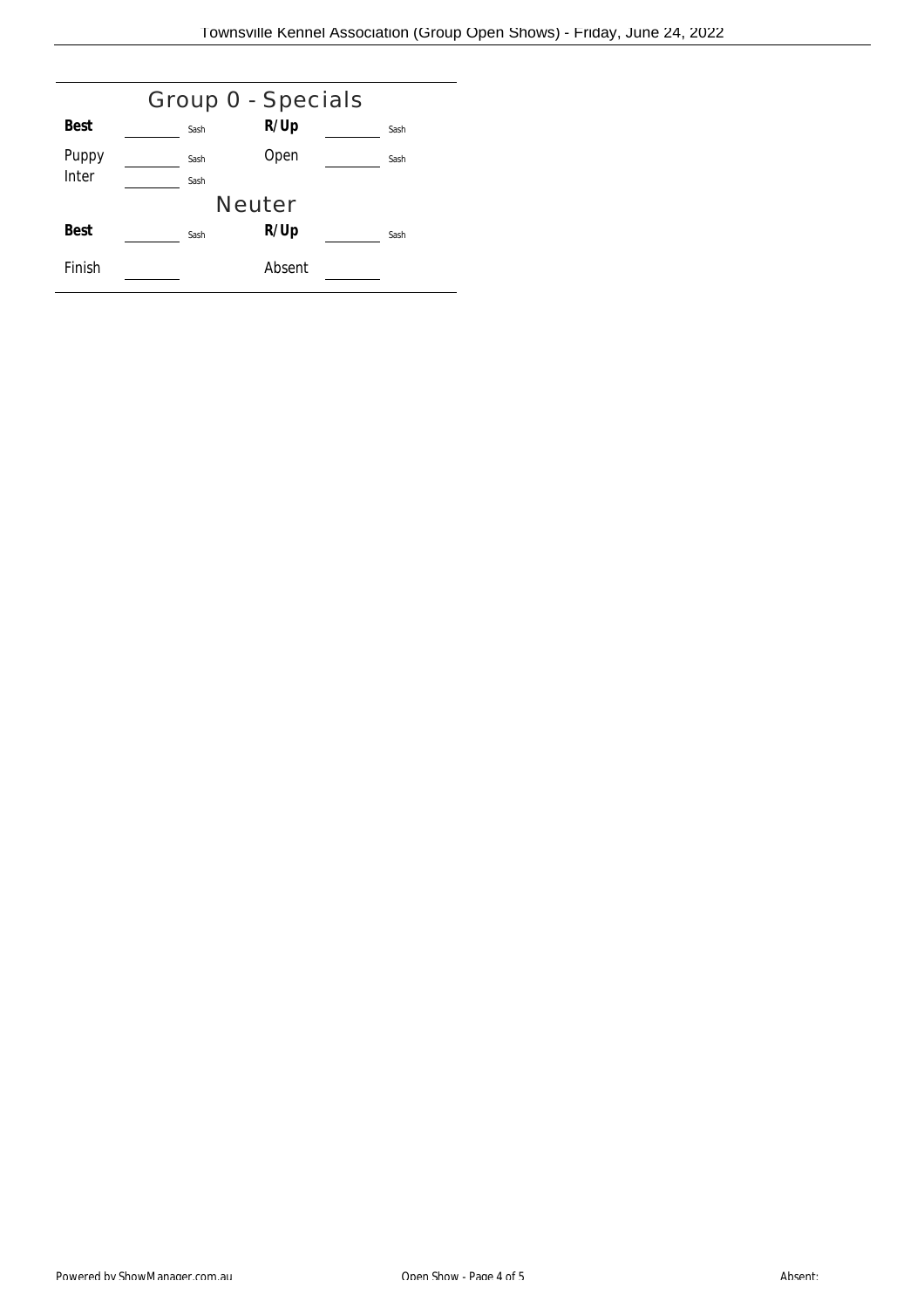# **General Specials Judge:**

| <b>Best In Show</b>             | Sash |
|---------------------------------|------|
| <b>Runner Up In Show</b>        | Sash |
| <b>Baby Puppy In Show</b>       | Sash |
| <b>Puppy In Show</b>            | Sash |
| <b>Junior In Show</b>           | Sash |
| <b>Intermediate In Show</b>     | Sash |
| Open In Show                    | Sash |
| <b>Best Neuter In Show</b>      | Sash |
| <b>Runner Up Neuter In Show</b> | Sash |